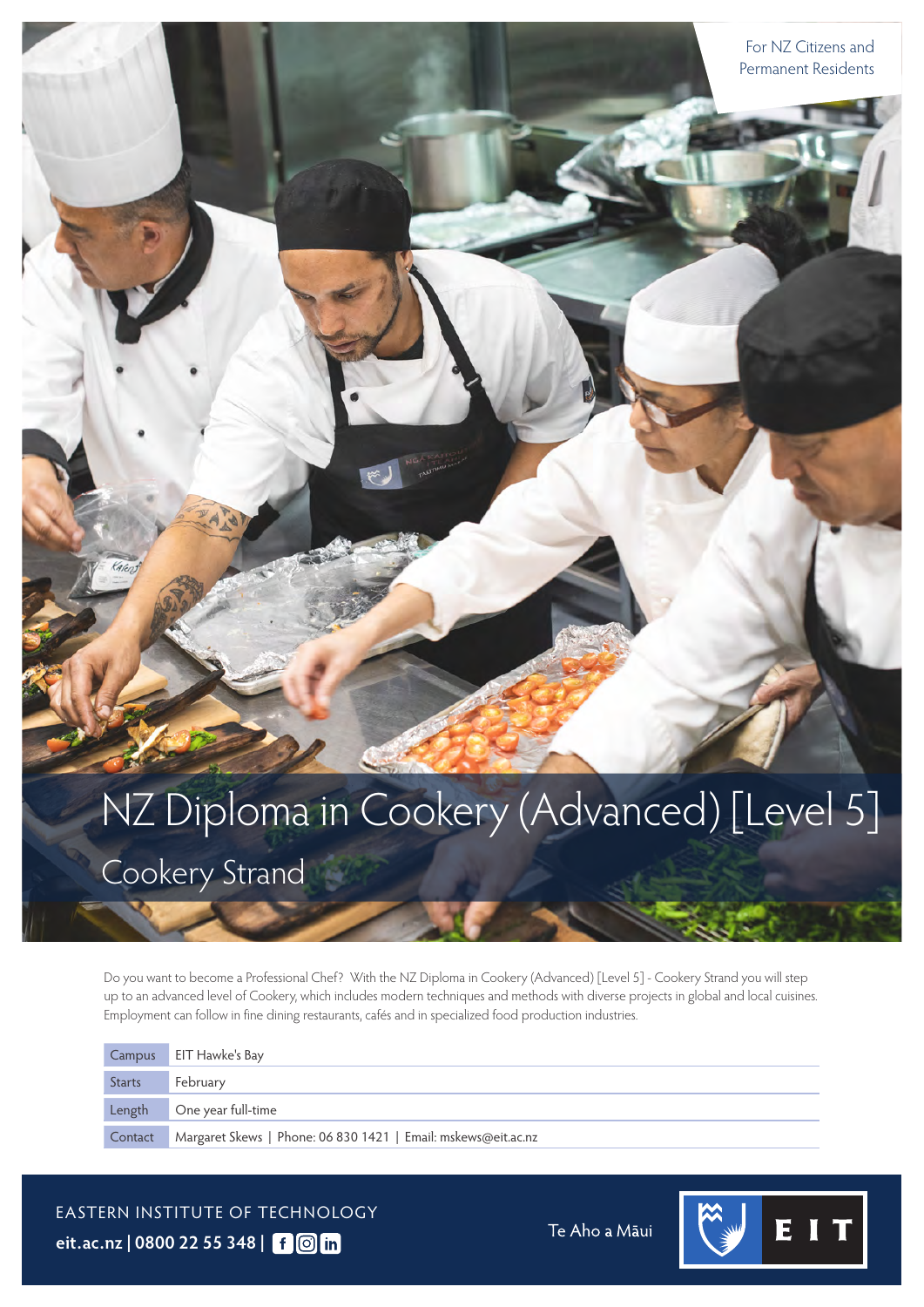## Do you have a flair for food?

Gain a professional cookery qualification in the hospitality industry.

You will be able to operate with some supervisory and management responsibilities in kitchen environments locally, nationally and internationally.

The pathway for cookery and professional chef training at EIT is a full-time two year journey which offers you stimulating studies and provides the opportunity to begin a career in the hospitality industry.

The pathway consists of two programmes at different levels that build upon one another:

- ▶ First Year: NZ Certificate in Cookery [Level 4]
- ▶ Second Year: NZ Diploma in Cookery (Advanced) [Level 5] - Cookery Strand

You are welcome to make an appointment to discuss your study options with our staff and to view our facilities.

#### **YOUR FUTURE CAREER OPPORTUNITIES**

The NZ Diploma in Cookery (Advanced) [Level 5] - Cookery Strand provides you with enhanced employment opportunities in fine dining restaurants and commercial kitchens including specialist and commercial catering.

For example: Chef de Cuisine in smaller businesses, assistant management in commercial caterers, self-employment or as a Sous Chef in larger business.

#### **WHAT YOU NEED TO KNOW**

#### **NZ Diploma in Cookery (Advanced) - Cookery Strand**

| Level  | evel 5             | Credits | 120                                                                                                                                                                                 |
|--------|--------------------|---------|-------------------------------------------------------------------------------------------------------------------------------------------------------------------------------------|
| Length | One year full-time | $Fee*$  | \$7,385 approximately<br>Including course related costs: Subscription for Resort Hotel<br>Software, five workbooks, uniforms (new jacket), field trips and<br>specialist equipment. |

\* This is a guide only based on the previous year. All costs quoted include GST and student services levy. Fees apply to New Zealand citizens and New Zealand permanent residents only.

#### **PARTNERSHIPS**

Our lecturers are highly trained professionals with particular areas of expertise in culinary arts, and food and beverage service.

The staff maintains contact with other professionals through organisations such as HCIMA (Hotel and Catering Industry Management Association), RANZ (Restaurant Association of New Zealand), HANZ (Hospitality Association of New Zealand), Service IQ (Service Industry Qualifications), NZCA (New Zealand Chefs Association) and, CFANZ (Cookery and Food Association of New Zealand).

We value our partnership with students and aim to provide quality education in a supportive environment, encouraging personal growth and professional development.

| 2022 KEY DATES               |                     |                |                        |  |  |
|------------------------------|---------------------|----------------|------------------------|--|--|
| <b>PROGRAMME DATES</b>       |                     |                |                        |  |  |
| Programme starts             | Monday, 21 February | Programme ends | Friday, 25 November    |  |  |
| <b>EIT SEMESTER HOLIDAYS</b> |                     |                |                        |  |  |
| 15 April - 29 April          | 27 June - 15 July   |                | 3 October - 14 October |  |  |

#### **TIMETABLE**

Your study time will be made up of contact time (class times, tutorials) and non-contact time (your own individual study time).

#### **Contact Time**

On-campus classes are usually scheduled between 8.00am - 11.00pm, Monday to Friday.

#### **Non-contact Time**

You should plan to spend one (1) hour per classroom hour on individual study.

#### **ADDITIONAL COSTS**

▶ Black leather shoes, fully enclosed and flat

#### **FACILITIES**

Large modern training and production kitchens are complemented by a fully licensed restaurant on the Hawke's Bay campus and will be open to the public on selected days for breakfast, lunch and dinner from March to December. It is run by students from all of the hospitality programmes, and as such forms an integral part of these programmes.

#### **ENTRY CRITERIA**

#### **Applicants must:**

- Have achieved the NZ Certificate in Cookery [Level 4]; or
- ▶ Demonstrate equivalent cookery knowledge and skills through either study at EIT or another institution, or practical work in the hospitality or similar industry that includes a focus on professionalism and meet the NCEA Level 1 Literacy and Numeracy requirement, or provide evidence of achievement at a higher level, and
- ▶ Have basic computer skills.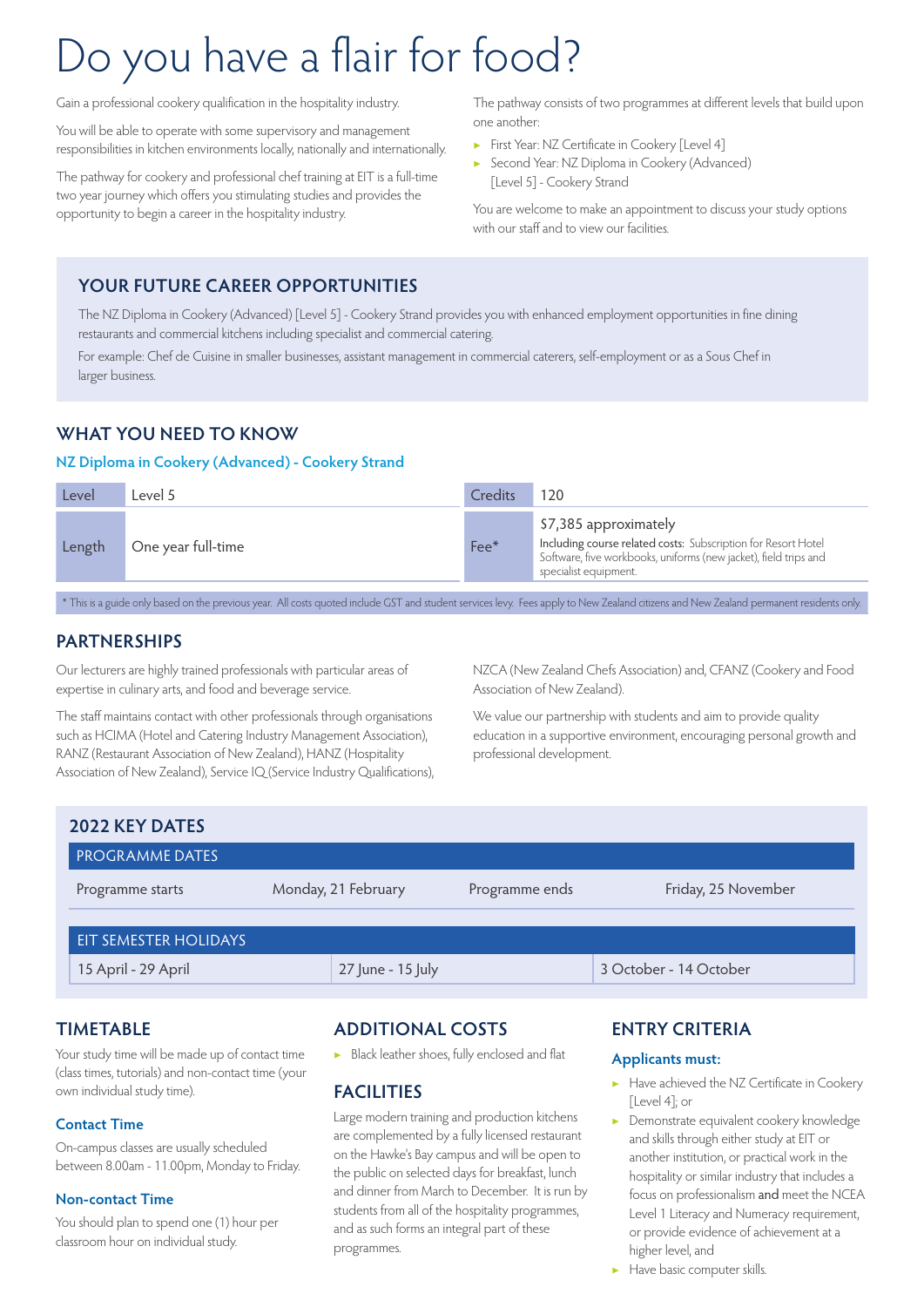#### **Entry Process**

Applicants with the NZ Certificate in Cookery [Level 4] and evidence of or an attestation to basic computer skills are automatically accepted onto the programme.

An up-to-date CV or a personal declaration will be required of those who do not meet the requirements through a standard pathway to demonstrate their potential to succeed. An interview will be carried out if the CV or personal declaration does not initially demonstrate the potential to succeed.

Acceptance onto the programme will be on a first come, first served basis.

#### **Interviews**

An interview may be required. These will be conducted by the Programme Coordinator and overseen by the Head of School.

#### **ENGLISH LANGUAGE ENTRY REQUIREMENT**

Applicants for whom English is not their first language must have an acceptable level of English language fluency prior to enrolment in the programme. This may be demonstrated in a variety of ways, including successful study of a programme in which English was the language of instruction, completion of a New Zealand Certificate in English Language (Level 4 with an Academic endorsement), approved scores on IELTS tests (Academic score of 5.5 with speaking and listening bands no lower than 5.5, and reading and writing bands no lower than 5.0).

#### **ENTRY WITH CREDIT**

For information and enquiries about Recognition of Prior Learning and Cross Credit please contact Celia Kurta on 06 830 1146.

This pathway of study leads to the award of nationally approved qualifications. These qualifications may be taught at a number of other tertiary institutes around New Zealand. If you were to transfer to one of those other institutes you may be granted academic credit for some of the courses completed but this is at the discretion of the other institute.

Please note: Fees are not transferable between institutes.

#### **ASSESSMENTS**

Throughout the programme, you are required

to achieve competency in the outcomes of each course. The assessment of practical skills is by observation of performance during classes and set assessment activities. All assessments must be completed by the dates specified in course books. You are expected to successfully complete assessment tasks at your first attempt. Re-assessment is available where a genuine first attempt occurred.

#### **THE EXPERIENCE YOU NEED & THE SUPPORT TO SUCCEED**

When you study at EIT you'll get the kind of experiences that will help you gain the knowledge and skills to get ahead.

You'll also be supported by lecturers and tutors who are here for you, within a learning environment where you are treated as an individual, not just a number. They'll know your name and you'll receive one-on-one attention to make sure you get the support to succeed.

#### **EXPERIENCED LECTURERS**

You can be confident in the quality of our teaching and your learning experience at EIT.

EIT is one of the top ITPs in New Zealand for research excellence due to the quality of our community centred research, and associated publications and level of government and external grant income. This means that your lecturers use the latest knowledge and research in their field of expertise to inform their teaching, and many are at the forefront of knowledge creation within their discipline area.

| NAME        | <b>QUALIFICATION</b>                                                                                             | <b>NAME</b>   | <b>QUALIFICATION</b>                   |
|-------------|------------------------------------------------------------------------------------------------------------------|---------------|----------------------------------------|
| Mark Caves  | Workplace Assessor, NZQA 751, 752 &<br>753, Professional Chef                                                    | Korey Field   | NZQA 751, 752 & 753, Professional Chef |
| Celia Kurta | Dip Hotel Management & Admin, London<br>Wine & Spirit Education Trust Certificate,<br>Higher Certificate in Wine | Amanda Libeau | NatCertCookery, Professional Chef      |
|             |                                                                                                                  |               |                                        |

#### **PROGRAMME INFORMATION**

The NZ Diploma in Cookery (Advanced) [Level 5] - Cookery Strand is a programme that consists of 120 credits.

If you have completed the diploma at another institution and wish to complete a further strand with EIT, you are able to do so, subject to your original qualification having been completed within the last five years. Those who completed the diploma over five years ago will undertake a Cross Credit/ Recognition of Prior Learning process through which you will be guided by the Programme Coordinator.

The diploma incorporates the NZ Certificate in Cookery [Level 4] and the NZ Diploma in Cookery (Advanced) [Level 5] - Cookery Strand.

#### **Course Descriptions**

| <b>COURSE</b><br>NO.  | <b>BRIEF DESCRIPTION</b>                                        | NO. OF<br><b>CREDITS</b> | <b>NZQA</b><br><b>LEVEL</b> |  |  |
|-----------------------|-----------------------------------------------------------------|--------------------------|-----------------------------|--|--|
| <b>PCP5.01</b>        | Staff Management in the Kitchen                                 | 25                       |                             |  |  |
| <b>PCP5.02</b>        | Managing Operational Roles in a Food and Beverage Establishment | 20                       | 5                           |  |  |
| <b>Cookery Strand</b> |                                                                 |                          |                             |  |  |
| <b>PCP5.11</b>        | <b>Food Preservation</b>                                        | 25                       |                             |  |  |
| <b>PCP5.12</b>        | <b>Advanced Saucier</b>                                         | 25                       |                             |  |  |
| <b>PCP5.13</b>        | <b>Advanced Menu Design</b>                                     | 25                       |                             |  |  |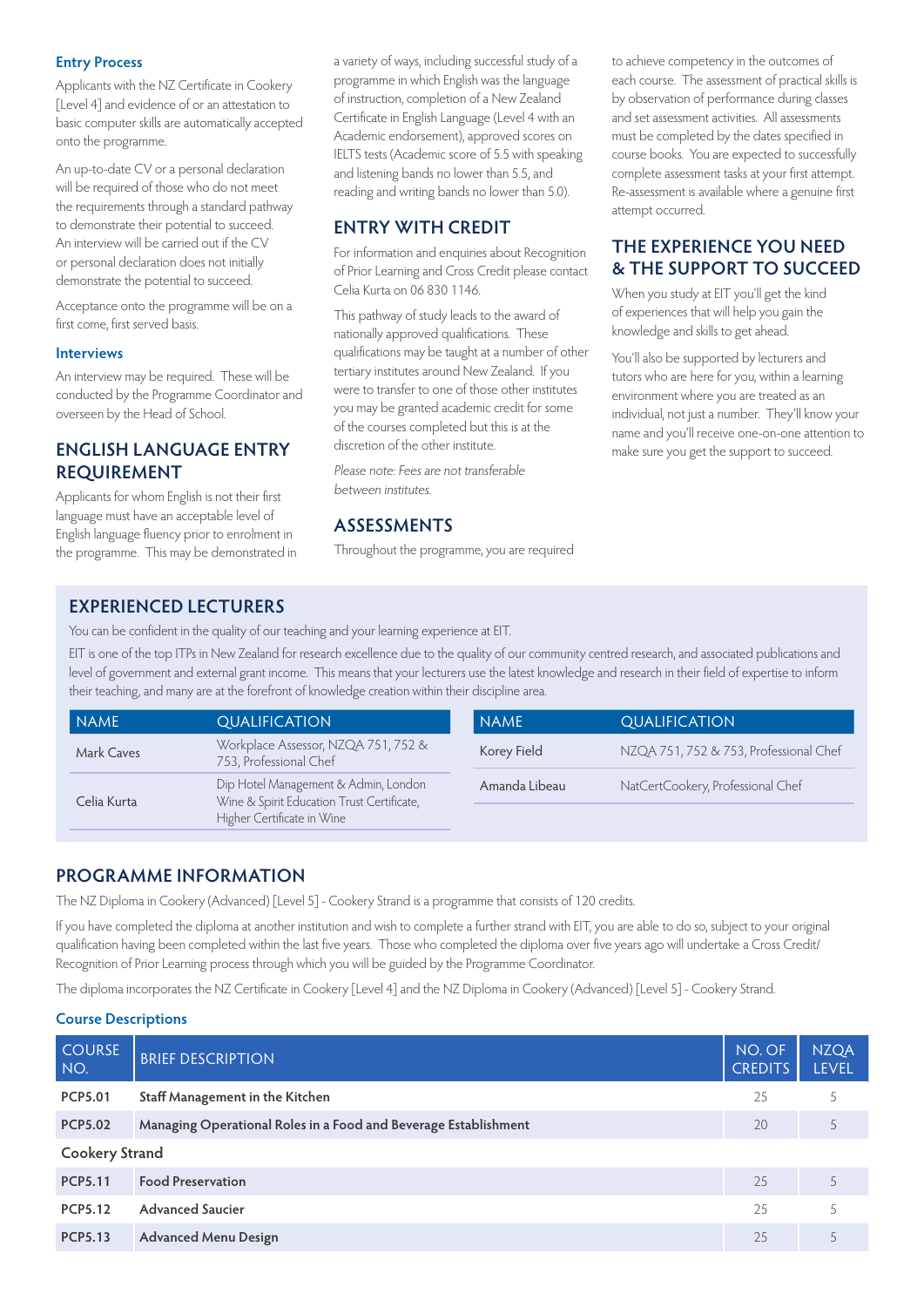## HOW TO ENROL

There is an easy 3-step process to follow when enrolling at EIT.

#### **STEP 1**

Check out the programmes online to see the programmes available for you to study. A copy of the course information for each programme is available online.

#### **STEP 2**

You can now use your RealMe verified identity to apply for study at EIT. If you use your RealMe verified identity you will no longer be sent a copy of your application form to sign. You also will not need to provide us with a copy of your primary ID.

If you apply online without using RealMe then you will be sent a summary of your enrolment to check and sign. Your enrolment cannot progress until you have sent this back to us. Please return this quickly along with any documentation we request from you.

You can also apply using a paper enrolment form. Please call us on **0800 22 55 348** and we will send you one out.

You will receive an acceptance letter from your Faculty with programme information. This will include the start date of your study and any special information regarding your programme.

It may also include course selection forms which you need to complete and return to EIT. Depending on your chosen programme of study, you may be invited to attend an interview before you are accepted.

#### **STEP 3**

Arrangement for full payment of enrolment fees must be made before the start of your programme. You will receive an invoice with payment details.

**Fees-Free government scheme:** Tertiary education is feesfree for eligible domestic tertiary students. To check if you are eligible, go to **[FeesFree.govt.nz](https://www.FeesFree.govt.nz)** and enter your National Student Number (NSN). If you are not eligible you will be responsible for paying your fees.

**Scholarships and grants:** Scholarships and grants make life easier by helping to cover your fees, other costs and living expenses while you study. You don't always need to be an academic high-flyer to qualify. You can find out more about scholarships and other options for paying your fees at **[eit.ac.nz](https://www.eit.ac.nz)**.

**StudyLink:** If you need to pay for your own study you can choose to apply for your Student Loan and Student Allowance with StudyLink. You should do this early, even if you haven't yet been accepted on your programme. You can change your details later if anything changes. Visit **[studylink.govt.nz](https://studylink.govt.nz)** to find out more about StudyLink.

#### **STUDENT SERVICES LEVY**

The Student Services Levy is a compulsory non-tuition fee that is charged to students enrolled at EIT. The levy is to contribute to the provision of quality student services that support learning. The funds received by EIT from the levy are ring-fenced, meaning they can only be spent on student services.

#### **STUDENT LOANS AND ALLOWANCES**

StudyLink is a service of the Ministry of Social Development. Apply well before your programme begins (even if you haven't been accepted yet) so you'll be ready to get your payments when you need them most.

Check out what you qualify for at [studylink.govt.nz](https://studylink.govt.nz).





## THE EXPERIENCE YOU NEED & THE SUPPORT TO SUCCEED



© Eastern Institute of Technology

DISCLAIMER: All information in this publication pertains to New Zealand Citizens or Permanent Residents, and is correct at the time of printing but is subject to change. EIT reserves the right to amend/withdraw programmes or courses. The EIT Council will set fees annually by November and are subject to change. For the latest information, or for full programme entry requirements visit [eit.ac.nz.](https://www.eit.ac.nz)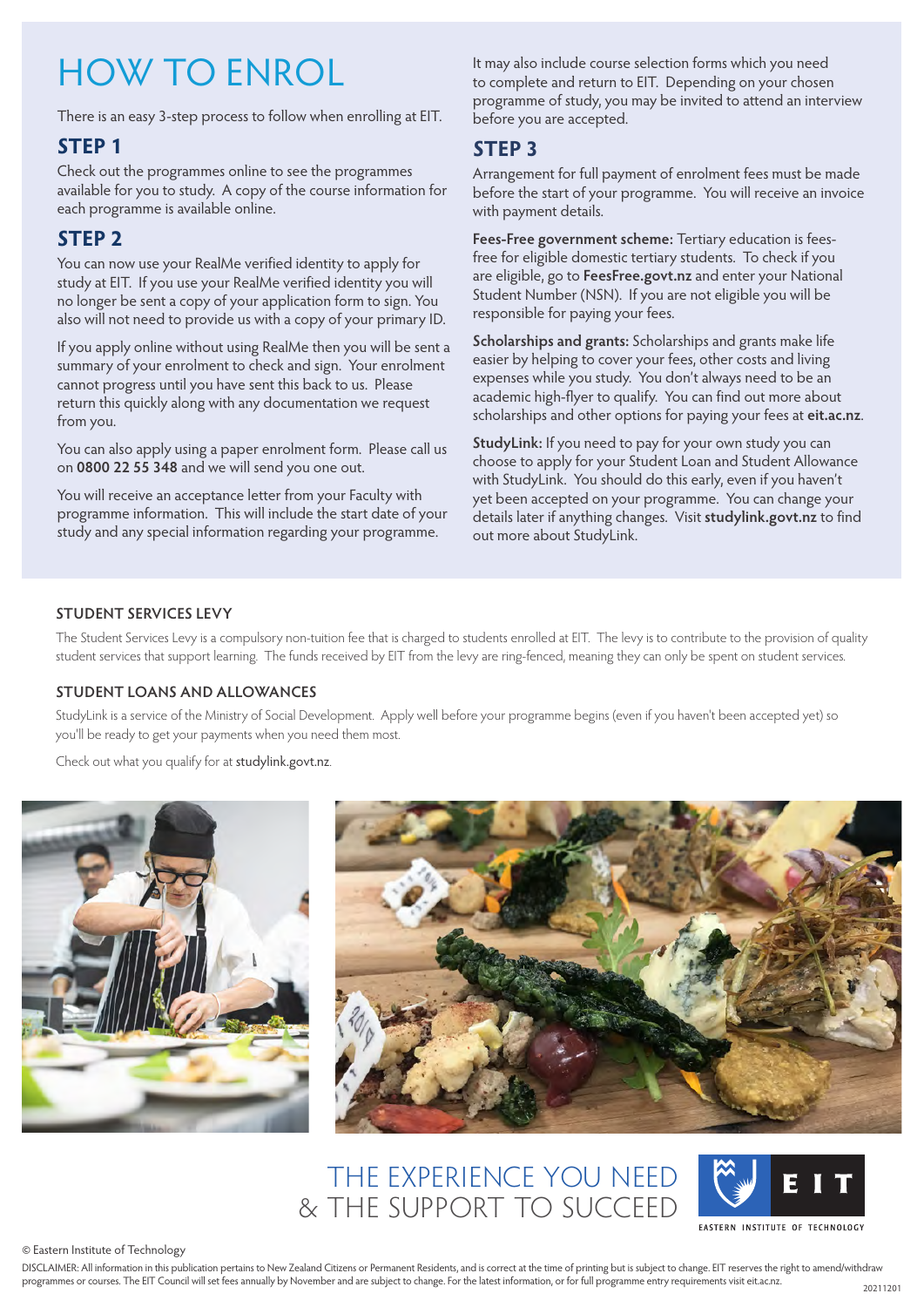

### **NZ DIPLOMA IN COOKERY (ADVANCED) [LEVEL 5] - COOKERY STRAND**

**ENROLMENT CHECKLIST**

## **Please Ensure**

**you have returned the following information. Your application cannot be considered if any of this information is missing.**

- Application Form completed, signed and dated
- Course Selection Form completed, signed and dated
- ▶ Evidence of Learning if you are seeking the Cross Credit of any courses
- ▶ Industry Experience Form completed, signed and dated
- Computing Skills Declaration Form completed, signed and dated
- ▶ Health and Fitness Declaration completed, signed and dated with support information if required
- ▶ Personal Statement Form completed, signed and dated and in your own words and handwriting
- Uniform Order Form completed, signed and dated
- **Birth Certificate**
- ▶ Marriage Certificate or Change of Name document if you are enrolling under a different name from your birth certificate

A current passport may be submitted for name and birth date identification instead of the above documents.

Please be aware that copies of these identification documents must be certified by a JP. Alternatively, originals can be sighted, copied and certified by EIT Registry staff.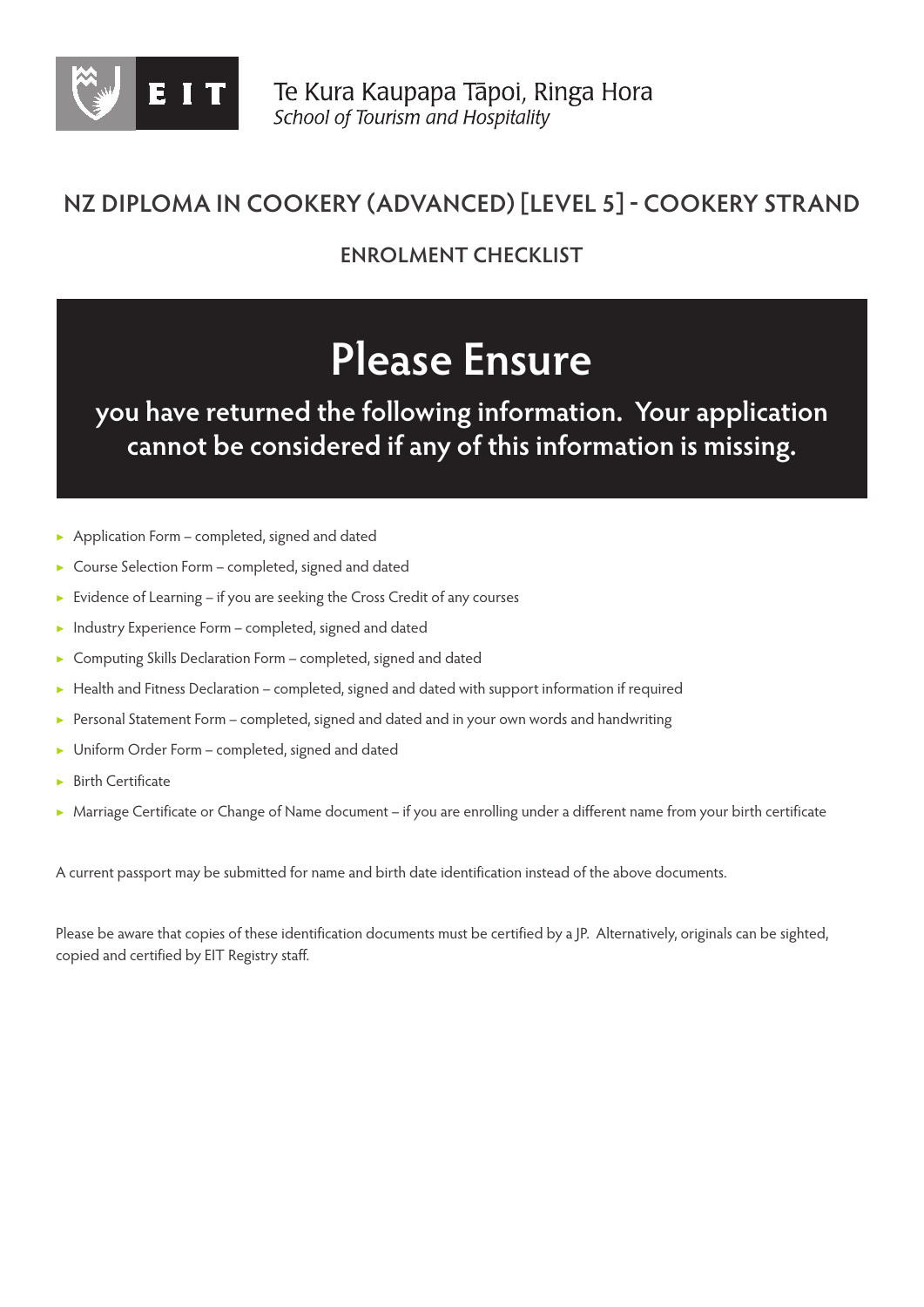

## **NZ DIPLOMA IN COOKERY (ADVANCED) [LEVEL 5] - COOKERY STRAND COURSE SELECTION FORM**

**PLEASE INCLUDE THIS PAGE WITH YOUR ENROLMENT FORM** 

Applicant's Name:

Please fill out your course selection form by ticking each course that you need to be enrolled into and ticking any courses that you have already achieved and would like Cross Credited.

Evidence that you have achieved a course is required to be sent for you to gain a Cross Credit.

You must have achieved all unit standards within a course to apply for a Cross Credit.

**Please note:** RPL and Cross Credit cannot be awarded for a course if you are enrolled in that course. You must apply **prior** to enrolment, using this Course Selection Form.

| <b>Course No</b>                                                                      | <b>Brief Description</b>        | Level | <b>Credits</b> | To Enrol $\checkmark$ | <b>Cross Credits</b><br>(Sec/PC Only) |
|---------------------------------------------------------------------------------------|---------------------------------|-------|----------------|-----------------------|---------------------------------------|
| <b>PCP5.01</b>                                                                        | Staff Management in the Kitchen | 5     | 25             |                       |                                       |
| Managing Operational Roles in an Food and<br><b>PCP5.02</b><br>Beverage Establishment |                                 | 5     | 20             |                       |                                       |
| <b>Cookery Strand</b>                                                                 |                                 |       |                |                       |                                       |
| <b>PCP5.11</b>                                                                        | <b>Food Preservation</b>        | 5     | 25             |                       |                                       |
| <b>PCP5.12</b>                                                                        | Advanced Saucier                | 5     | 25             |                       |                                       |
| <b>PCP5.13</b>                                                                        | Advanced Menu Design            | 5     | 25             |                       |                                       |

Applicant's Signature:

Programme Coordinator/Secretary Signature:

Date: ......................................................................................................................................................................................................................................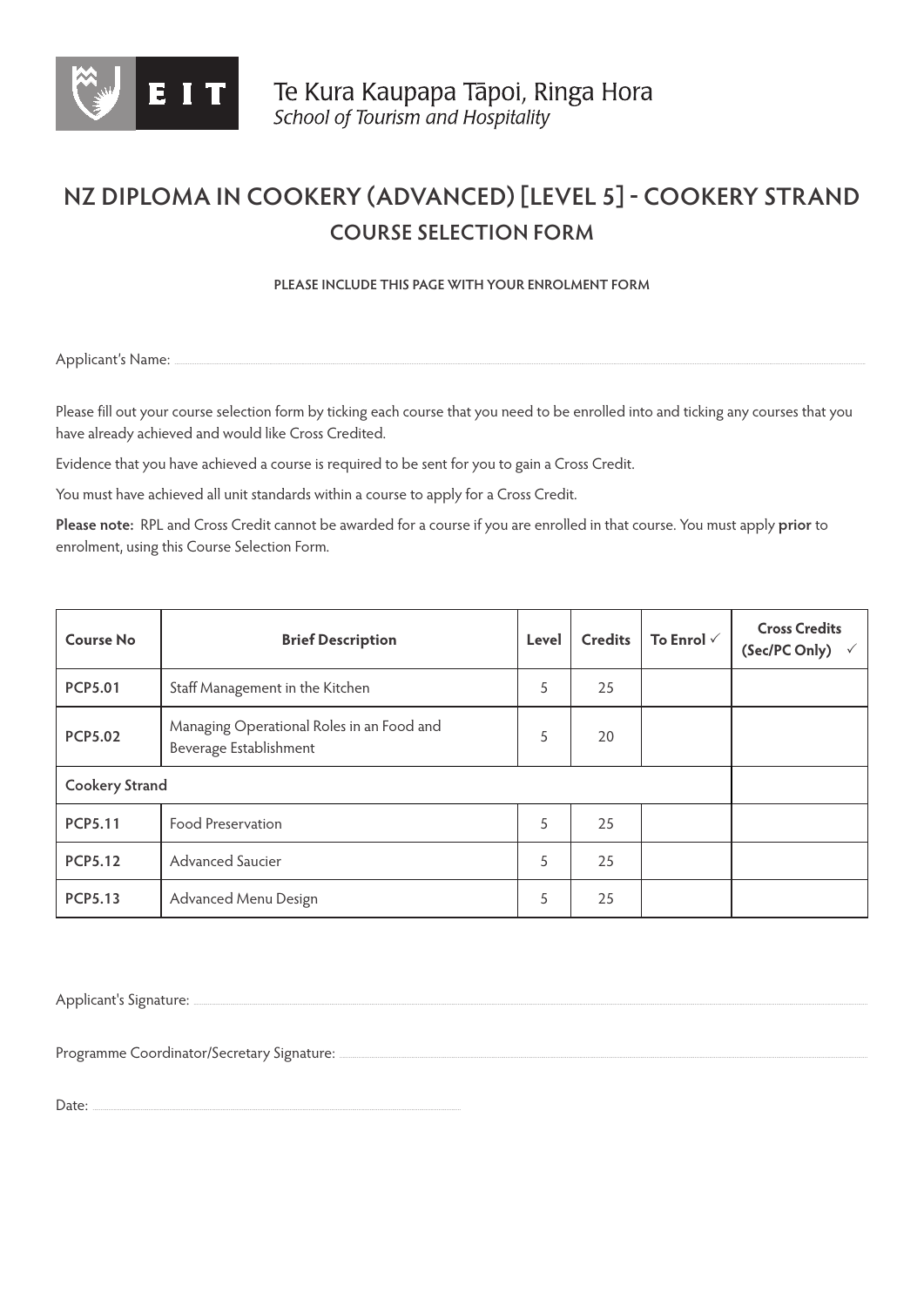

## **NZ DIPLOMA IN COOKERY (ADVANCED) [LEVEL 5] - COOKERY STRAND COOKERY/CHEF INDUSTRY EXPERIENCE**

**PLEASE INCLUDE THIS PAGE WITH YOUR ENROLMENT FORM** 

Applicant's Name:

Please list any relevant (include part-time and voluntary) work.

| <b>COMPANY/ORGANISATION</b> | <b>TYPE OF WORK UNDERTAKEN</b> | <b>LENGTH OF TIME</b> |
|-----------------------------|--------------------------------|-----------------------|
|                             |                                |                       |
|                             |                                |                       |
|                             |                                |                       |
|                             |                                |                       |
|                             |                                |                       |
|                             |                                |                       |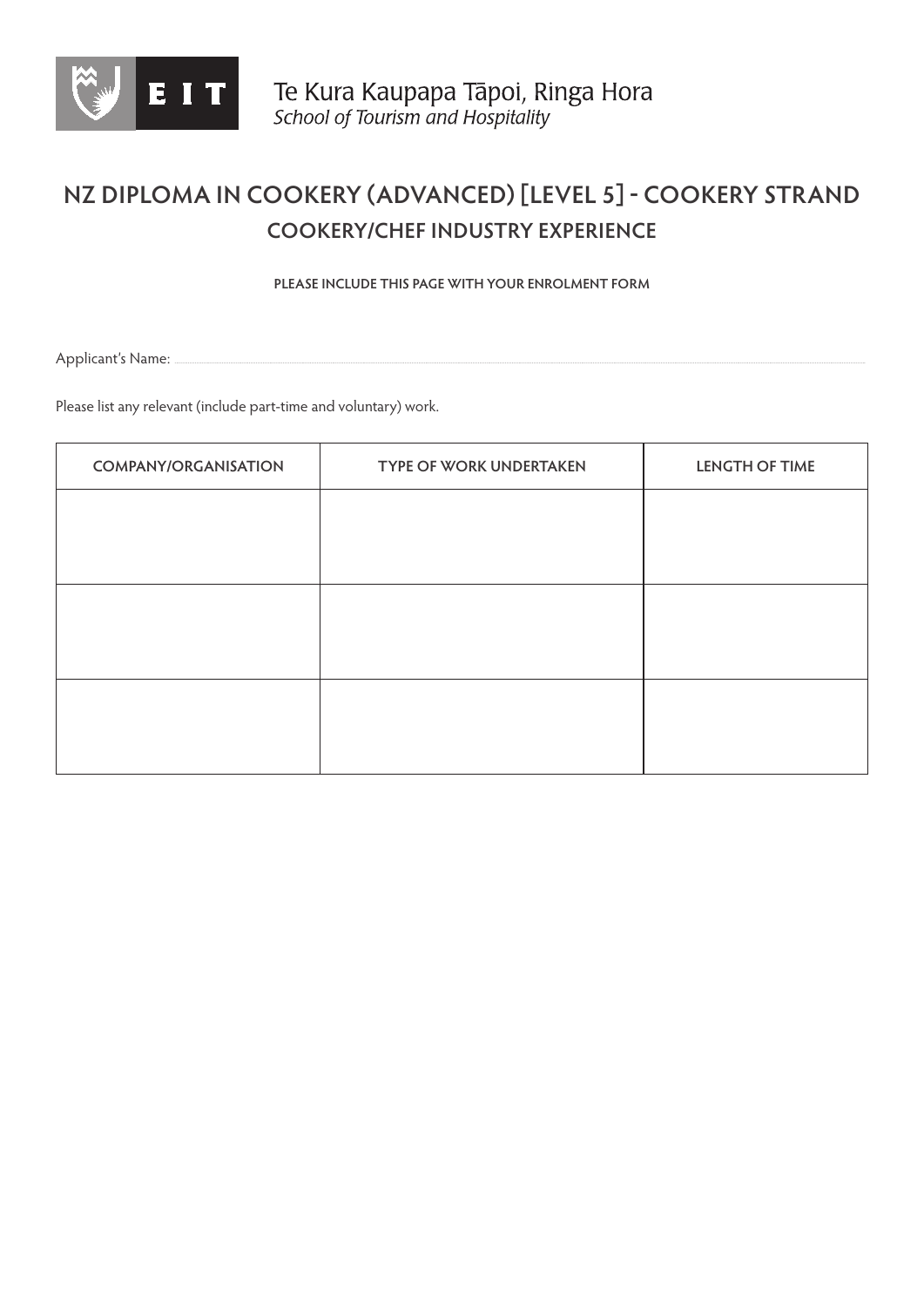

## NZ DIPLOMA IN COOKERY (ADVANCED) [LEVEL 5] - COOKERY STRAND **BASIC COMPUTING SKILLS DECLARATION**

PLEASE INCLUDE THIS PAGE WITH YOUR ENROLMENT FORM

| I currently have: $\Box$ |        | <b>Unit 111</b>                |  |  |
|--------------------------|--------|--------------------------------|--|--|
|                          | П      | Other Computing Unit Standards |  |  |
|                          | $\Box$ | <b>Community Computing</b>     |  |  |
|                          | ┓      | Other (Please explain)         |  |  |
|                          |        |                                |  |  |
|                          |        |                                |  |  |
|                          |        |                                |  |  |
|                          |        |                                |  |  |
|                          |        |                                |  |  |
|                          |        |                                |  |  |
|                          |        |                                |  |  |
|                          |        |                                |  |  |
|                          |        |                                |  |  |
|                          |        |                                |  |  |
|                          |        |                                |  |  |
|                          |        |                                |  |  |
|                          |        |                                |  |  |
|                          |        |                                |  |  |
|                          |        |                                |  |  |

Date: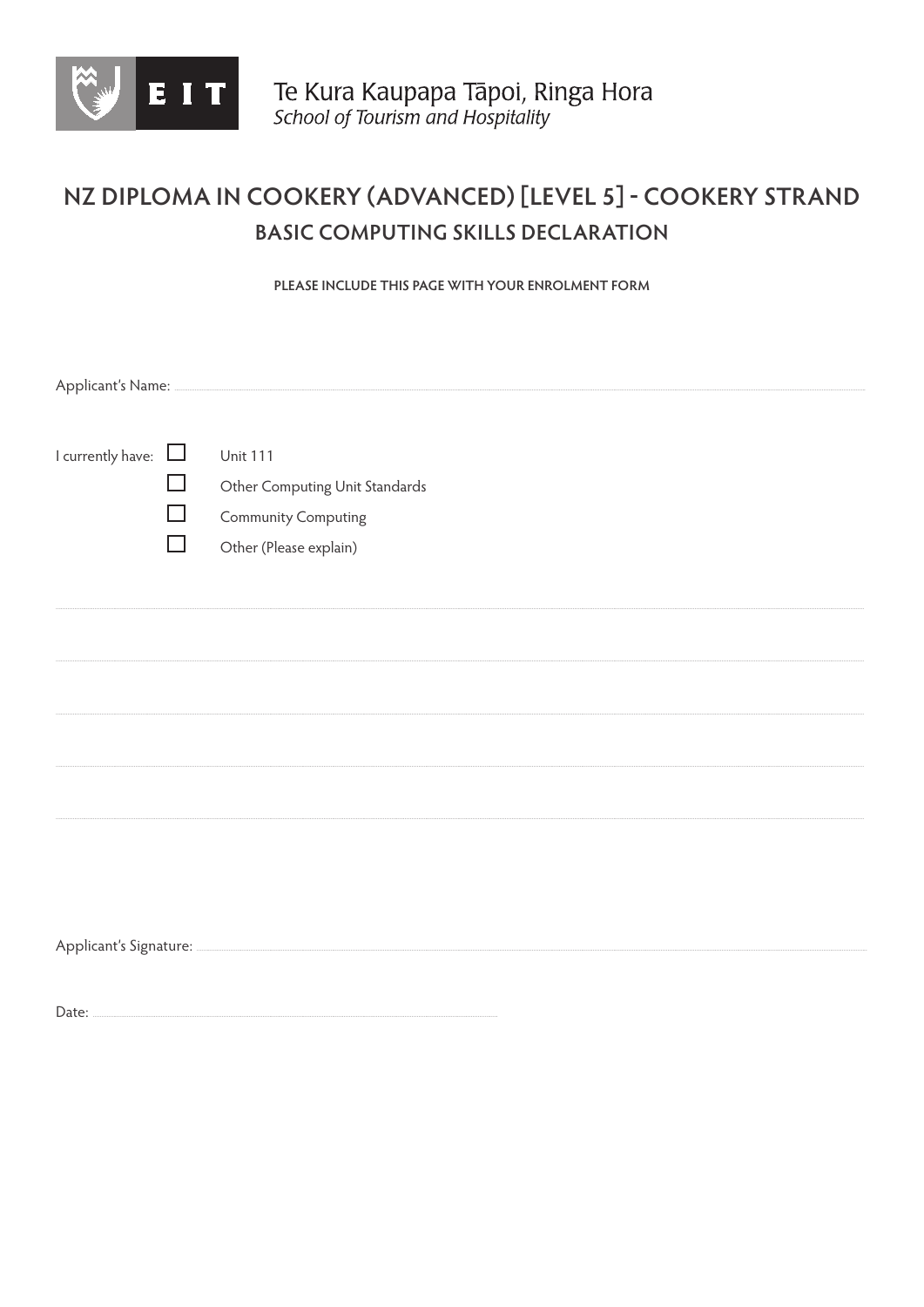

## **NZ DIPLOMA IN COOKERY (ADVANCED) [LEVEL 5] - COOKERY STRAND HEALTH AND FITNESS DECLARATION**

**PLEASE INCLUDE THIS PAGE WITH YOUR ENROLMENT FORM** 

Applicant's Name:

Please answer the following questions. Answering YES to any of these questions will not necessarily result in being excluded from the programme.

Hospitality programmes require strength and stamina.

| Do you have any problems involving addiction to alcohol or illegal substances?                                                                                                                                                                                                    | Yes $\Box$ No $\Box$ |  |
|-----------------------------------------------------------------------------------------------------------------------------------------------------------------------------------------------------------------------------------------------------------------------------------|----------------------|--|
| Do you have any medical difficulties that may affect your ability to study at EIT?                                                                                                                                                                                                | Yes $\Box$ No $\Box$ |  |
| Do you have any physical difficulties that may affect your ability to study at EIT?                                                                                                                                                                                               | Yes $\Box$ No $\Box$ |  |
| Do you have any psychiatric or psychological difficulties that may affect your ability to<br>study at EIT?                                                                                                                                                                        | Yes $\Box$ No $\Box$ |  |
| If you answered YES to any of these questions please provide further information on a separate sheet or include the details<br>on the Personal Statement form. You will need to attach a letter from your health professional stating that you are fit to<br>study the programme. |                      |  |

Hospitality programmes are challenging and require commitment. 90% attendance is also required.

| Are there any personal circumstances e.g. young children, other dependants or transport<br>problems that may affect your ability to attend regularly?          | Yes $\Box$ No $\Box$ |  |
|----------------------------------------------------------------------------------------------------------------------------------------------------------------|----------------------|--|
| If you answered YES to any of these questions please provide further information on a separate sheet or include the details on<br>the Personal Statement form. |                      |  |

I confirm that all the information contained in this document is true and correct. I understand that giving a false declaration or failing to disclose information may:

- ▶ Prevent me from being accepted onto the programme or
- ▶ If accepted, prevent me from continuing on the programme.

Applicant's Signature:

Date: ...............................................................................................................................................................................................................................................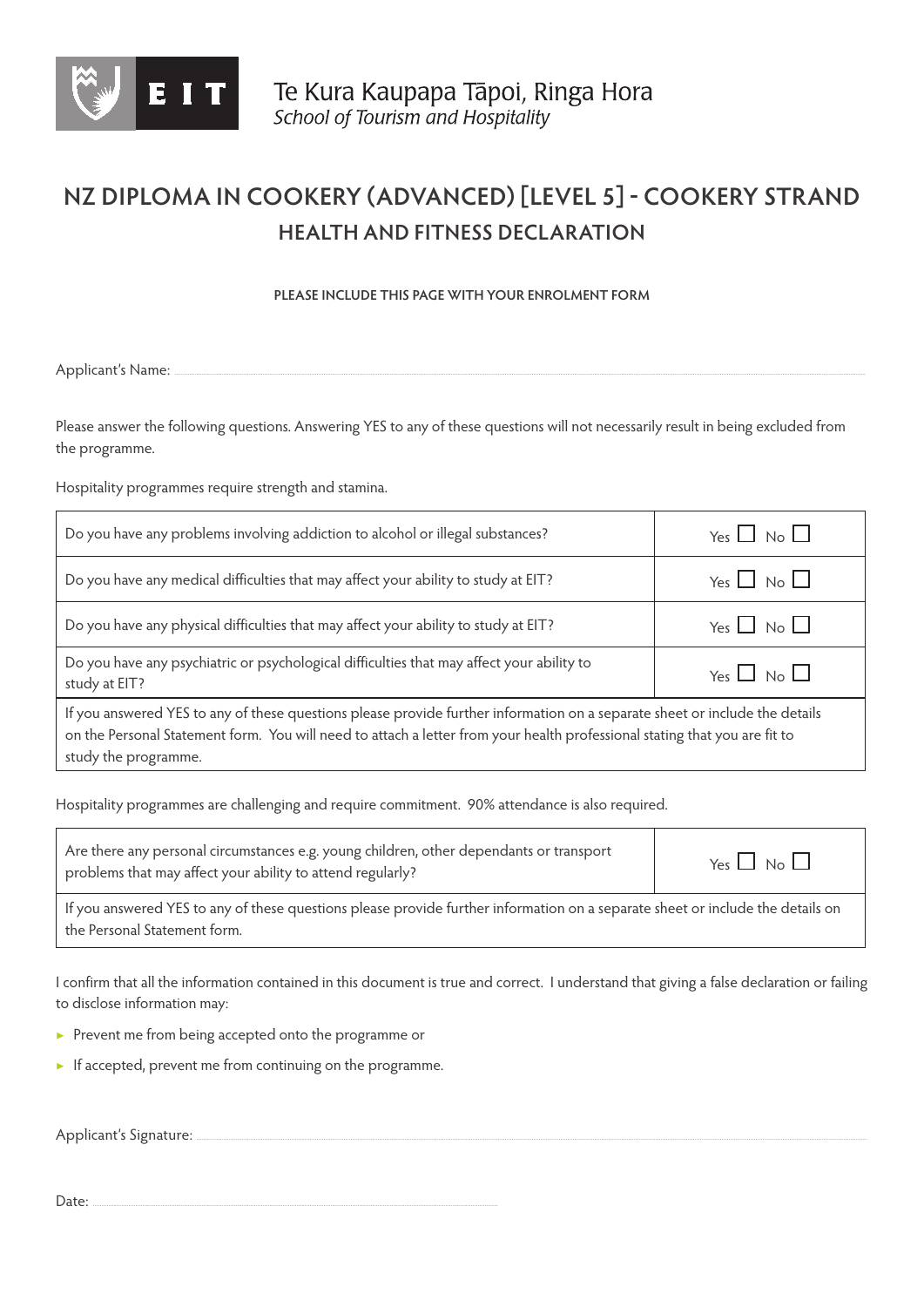

## NZ DIPLOMA IN COOKERY (ADVANCED) [LEVEL 5] - COOKERY STRAND PERSONAL STATEMENT

PLEASE INCLUDE THIS PAGE WITH YOUR ENROLMENT FORM

Applicant's Name:

Please give a statement outlining why you have chosen this particular programme (this must be in your own words and handwriting).

Applicant's Signature:

Date: